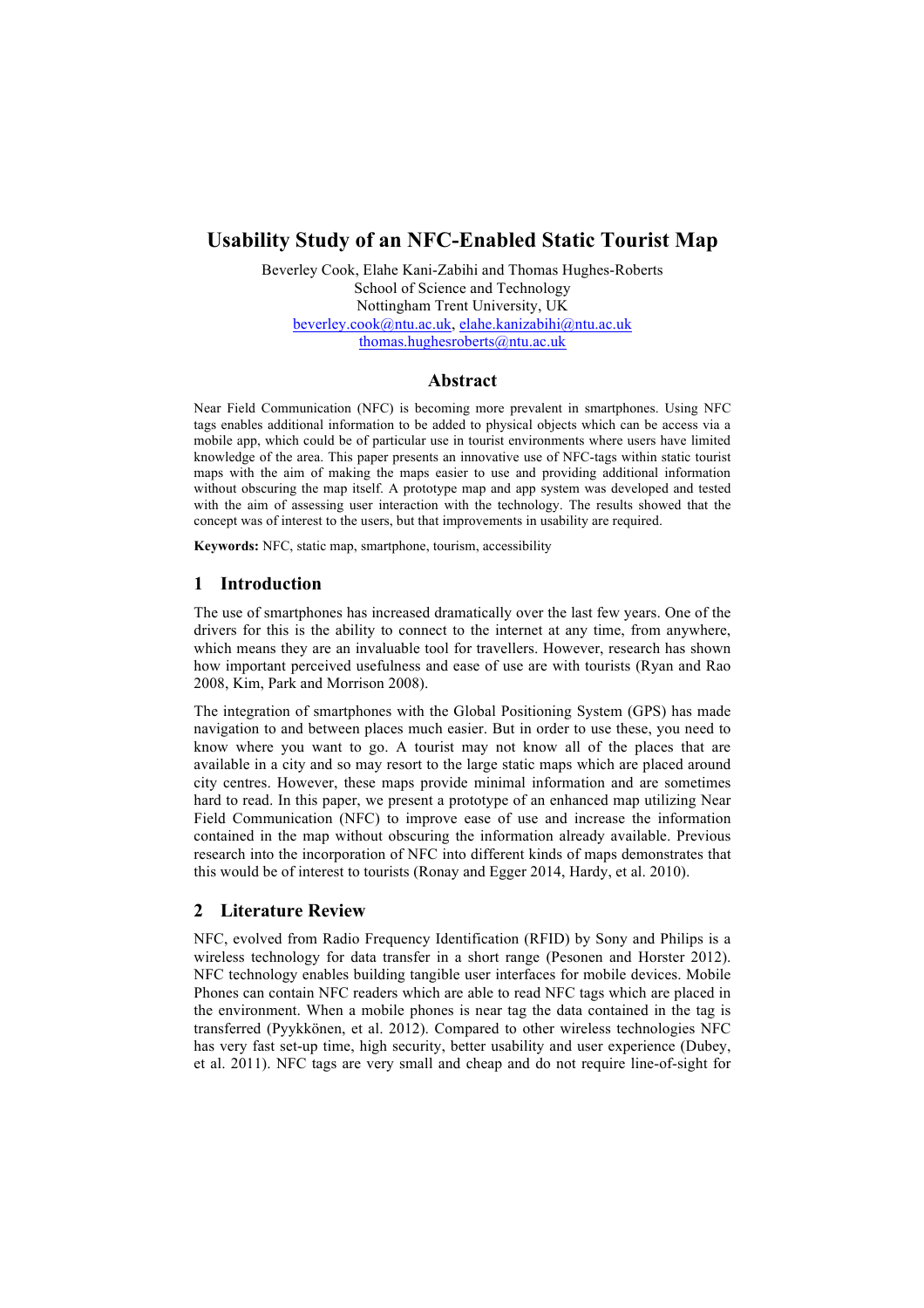communication. Data written to the tag can be read by any NFC-enabled device. For example the NFC tag can contain a web address, and when the device reads the tag the browser is automatically opened and the webpage displayed.

While easy data exchange is available between devices with NFC technologies and physical effort is decreased, users can use these devices without the need to know about the technology (Ok, et al. 2010). There are many applications for NFC technologies, such as E-ticketing, Data exchange, E-Wallet, Rating, and Smart Posters (Ok, et al. 2010, Ho and Chen 2011). As Pesonen (2012) stated NFC will be a huge technological progress with an effect on the tourism business and tourism research.

The use of NFC in tourism is a relatively new compared to other applications., but offers new applications as the usage of mobile phones by travellers will become unavoidable (Ronay and Egger 2014). A pilot study in Hanau ,Germany tested the public transport system to make bus schedules accessible via NFC. Another research study undertaken by Google allows visitors to read and write recommendations, enabling the customer to view them without having to search for a restaurant or store (Pesonen and Horster 2012). Borrego-Jaraba et. al. (2011) proposed a service with maps and text information where NFC tags provide information on a traveller's location and help them find places of interest. The authors described the structure of smart posters with NFC tags which could allow users to access information and services. Moreover, Ronay and Egger (2014) developed a prototype of a NFC-enabled City map with the aim to measure users' perceived value when customer satisfaction was also investigated. NFC tags were attached to a map and relevant information was retrieved when the tags were read by a mobile phone. The result indicated a higher preference for the smart map over the regular paper map.

# **3 NFC-Enabled Map**

We have developed an interactive map system which includes an NFC-enabled map and an Android mobile application. The aim is to improve the usability of large physical maps and to enhance the information they provide, and ultimately make the map more accessible, for example to those with sight impairment or learning difficulties. The mobile application has two main aims:

- to make it easier and quicker to find locations of interest on the map, including the current location of the user
- to provide additional information about the locations on the map which would be useful for tourists

#### **3.1 The Interactive Map**

The Interactive Map is created by placing NFC tags on the back of the map behind each place of interest. By placing them on the back we do not obscure any of the map itself, meaning that it can be used as normal by people without NFC-enabled phones. The tags are encoded with an ID for the location, a name and the coordinates of the location within the frame of reference of the map.

A prototype map was created using an A0 print out of the map of Nottingham Trent University (NTU) Clifton Campus which is available on the University's website. The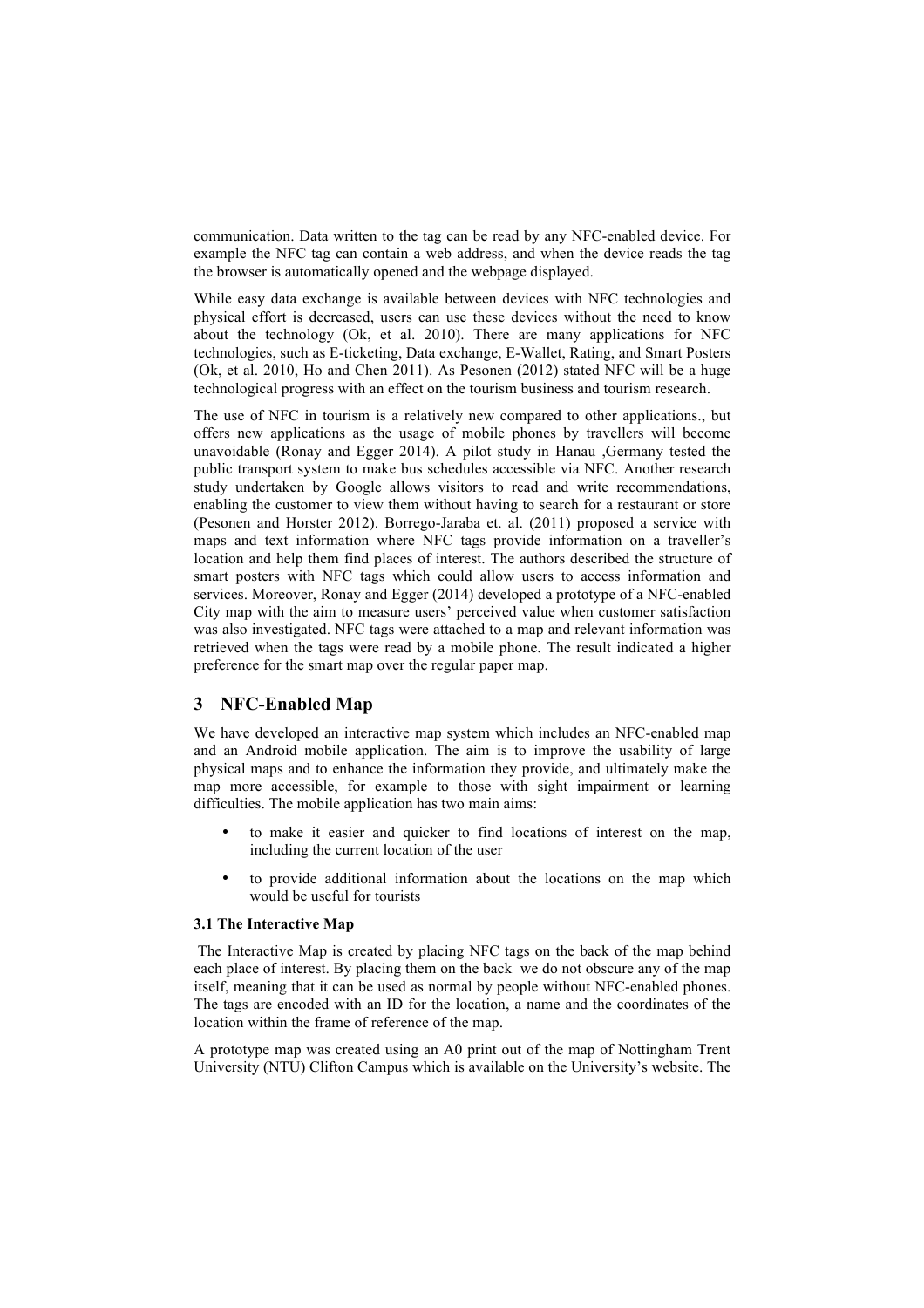locations are identified on the map by a name and/or number, with a key provided to the numbers. The location ID encoded in the tag does not relate to the number of the location on the map as some locations are not identified by a number. 26 locations were tagged, covering all of the buildings on the map, but not the outdoor spaces.

## **3.1 The Mobile Application**

The mobile application has two functions - 'location finding' and 'explore map'. A prototype application was developed on a Google Nexus 4 mobile phone which has NFC technology. For the prototype, the application contains a list of location on the map including ID, name, coordinates and detailed description. However, in a real system this information would be cloud-based to allow for information to be changed easily and shared between maps.

**Location Finding**. From experience we know that it is often difficult to find locations on a large map. We therefore developed a method to show the direction of the location of interest from where the user is currently looking, using the coordinates of the locations within the frame of reference of the map. The user is required to select the location they want to find from a drop-down list (spinner). When the phone is then placed over any of the buildings shown on the map the NFC tag will be read, and the direction of the location of interest from the current location is calculated from the pair of coordinates, using basic geometric rules. The direction is then used to rotate an image of an arrow on the phone screen to point in the direction of the location of interest. If the phone is then moved across the map, other tags will be collected and the direction of the arrow will be adjusted if necessary. In future, we will investigate different output methods, rather than an image, to make this function more accessible.

A 'Where am I?' button is also available which takes the current location as the place of interest. In the prototype this was hard-coded within the application, but in a real system could be found by adding a map ID to allow for maps at different locations.

'**Explore Map'**. It may be that the user is not interested in one particular location, but rather wants to find out about what is around. We developed the 'Explore Map' function to allow the user to find out additional information about any of the locations on the map. If this function is selected and the phone is placed on a location on the map, the tag is collected as before. However, this time the ID of the location is used to access the detailed information about the location and to output it to the user both as text and as audio. For the prototype, we added information about the School the building belonged to, or the purpose of the building. In a real system, information about opening times, contact information and special offers could be added, for example.

## **4 Methodology**

The map was tested at a workshop for local businesses held at NTU City Campus. 7 people tested the map, their usage was observed and they completed a questionnaire at the end of the test.

Two sets of 3 locations were generated, one to be used without the app and one with the app. The use of each set was alternated for each tester. Initially, the testers were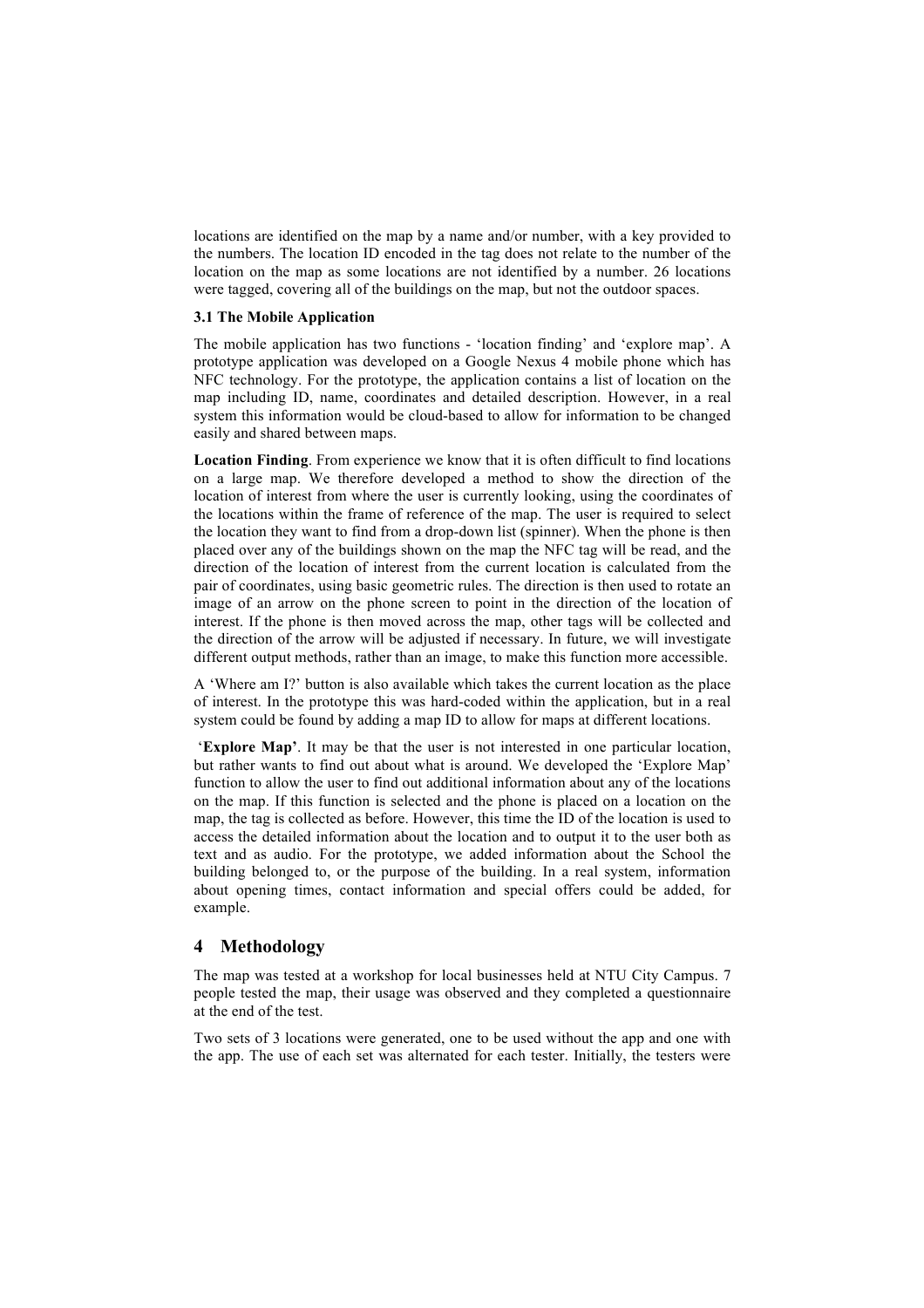asked to find one set of locations on the map,. Following this, the app was introduced and usage was briefly explained but not demonstrated. Further assistance was available in both cases to ensure that the user completed the tasks.

Following this, they were asked to select the 'Explore Map' function and to hold it to the map as before. Finally, the testers were asked to complete a questionnaire rating their opinion of the app and providing for more detailed information about their thoughts and perceptions.

# **5 Results**

The aim of this initial trial was to assess the usability and potential of dynamic map technology that makes use of NFC tags. The trial asked participants to navigate around a prototype dynamic map of a University campus and find pre-determined locations and were asked to comment on the ease of interaction with the technology. To that end, 57% of our participants found it easy to find a location when using the prototype. However, this is the same ratio as those who also found it easy when not using the device and instead used the simple static map; suggesting that the use of the technology within the context of the trial may be inappropriate.

Indeed, 86% of our participants stated that the map would be useful within a tourist context. In particular the ability for the mobile device to provide more information about the various locations on the map was specified as a benefit that the technology adds: "…extra information about the spot you are focussing on because the amount of information printed on the map is limited" and "especially liked that it told me not only the building but the lecture theatres inside too". Furthermore, other participants stated that the prototype would be useful as a "navigation tool" and could be adapted for use with a tourist map "to check information about each spot". Hence, the use of technology in such a way can provide a greater degree of detail than a static map can, providing contextual location information as well as location and direction instruction without cluttering the map itself.

Participants highlighted the usability benefits of such an application of this technology stating that it would allow a greater degree of access for the visually impaired specifying that the mobile device allows for "additional/more detailed audio" and that in doing so this would "improve usefulness". Furthermore, the use of mobile devices as presented here for navigation or map reading allows users to utilise any pre-existing accessibility functionality built into their devices (e.g. screen readers) potentially making traditionally inaccessible media available to a wider audience. Finally, one participant also stated that the inclusion of additional languages would be beneficial and, indeed, the we can make use of pre-existing feature of mobile devices to include a variety of languages without adding to the noise of the map.

Although, this initial user trial has highlighted the benefits dynamic map technology can provide, there are some usability challenges to be overcome. Given the close proximity required of the mobile devices to the NFC tag on the map a significant portion of the relevant map area was obscured by the mobile device itself during navigation. This could potentially be overcome using the device's front facing camera to replicate what is being obscured on the map onto the screen. Participants also